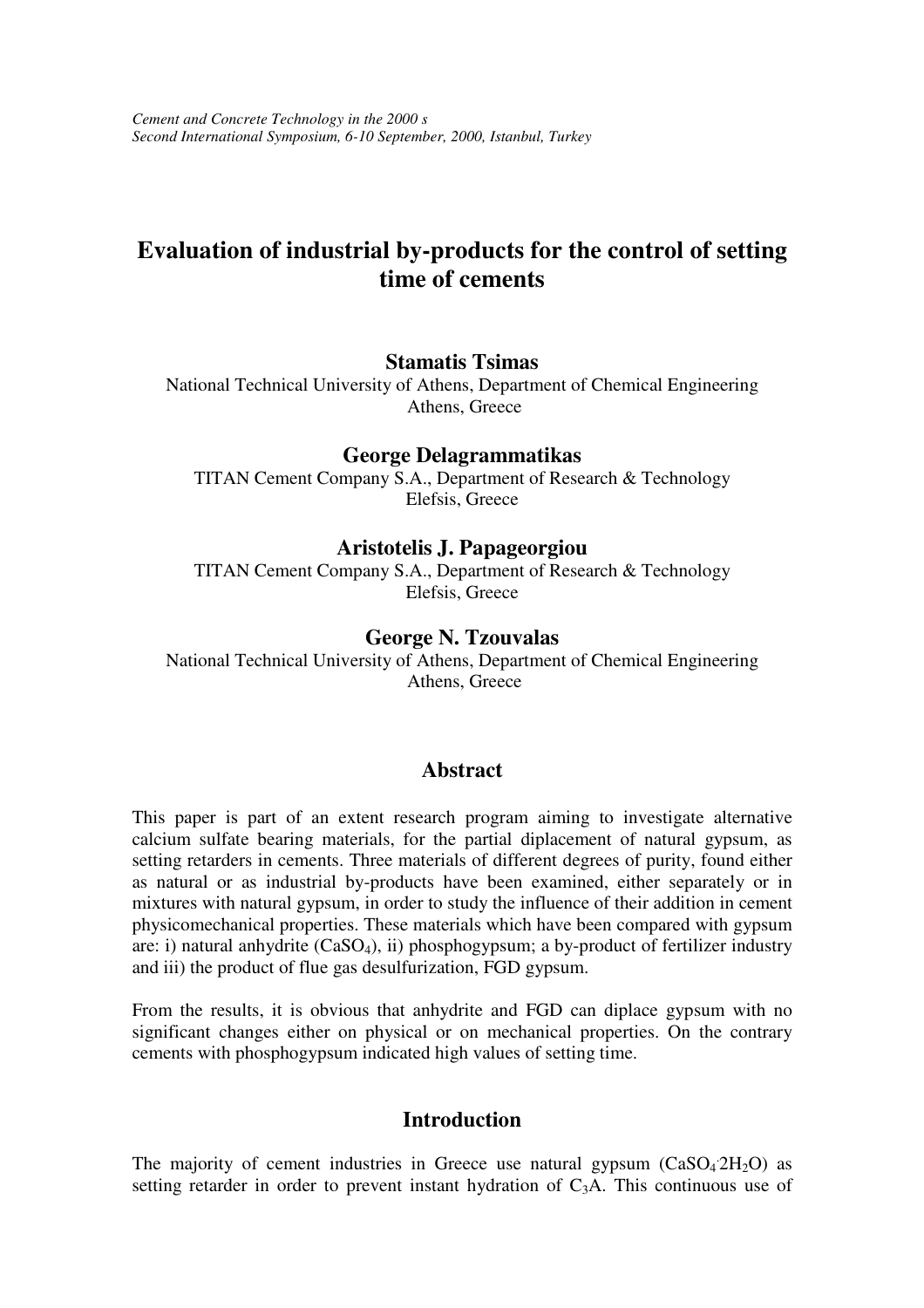gypsum gradually led to the reduction of its high purity stock. Its partial diplacement with anhydrite and industrial by-products, such as phosphogypsum (PG) and gypsum from flue gas desulfurization (FGD), has as basic assumption the examination of a series of parameters, because, as it is nowadays generally known, gypsum not only affects the setting time but also influences grindability, compressive strength and volume stability [1, 2, 3]. It is also known that, immediately after the mixture of cement with the water, the sulfates dissolve and react with aluminate forming ettringite. The ettringite crystalls form a covering around the aluminate thereby retarding a subsequent reaction [1]. In order to achieve the best setting behaviour, the availability of sulfate should – by the addition of an appropriate type and quantity of sulfate-bearing substance – be just so controlled that the hydrating portion of the tricalcium aluminate is combined exclusively as ettringite [4]. In the same time, up to a certain point, depending on the composition of clinker, the gypsum content promotes the strength of the cement and avoids shrinkage. Nevertheless, if the gypsum content goes beyond a certain limit, it can give rise to considerable expansion in the concrete. For this reason, the cement standards fix a maximum for the gypsum content (in the form of  $SO<sub>3</sub>$ ) of cement. The need for gypsum in cement increases in accordance with increasing amount of  $C_3A$  and alkalies in the clinker and the fineness of the cement[1, 4, 5]. Adjustment of the sulfatebearing admixture to the reactivity of the tricalcium aluminate is therefore of considerable importance in retarding the setting [4, 6] and improving the strength behaviour of cement.

In certain cases anhydrite can advantageously be used instead of gypsum, and in general, partial replacement of the gypsum with anhydrite is possible in almost the majority of types of clinker. It is appropriate however to use anhydrite for cements with a low aluminate content and for slag cements. The slower dissolution of anhydrite may have adverse effects on the setting of cements with a high alkali or aluminate content [1, 7].

PG is an industrial by-product from phosphoric acid production and fertilizer industry. It consists mainly of  $\text{CaSO}_42\text{H}_2\text{O}$  and contains some impurities such as P<sub>2</sub>O<sub>5</sub>, F. Some researchers used PG to regulate the setting of ordinary Portland cement (OPC). It was shown that the impurities present in PG retarded the hydration of OPC to large extent [8, 9, 10].

Alternative FGD, a product derived from the desulfurization of residual gases with limestone in thermal plants (flue gas gypsum), may be suitable controller of the setting behaviour [1]. A remarkable research is carried out on this particular subject [11, 12].

For a certain clinker the optimum percentage relating to strength and setting time, of the four materials, either separately or mixtures of them, is investigated. In the same time a comparative study of these four materials focusing on their solubilities is carried out.

### **Experimental**

Four calcium sulfate-bearing materials (CSBM), as are gypsum (as reference material), anhydrite, PG, FGD gypsum, have been interground in different proportions with clinker for an hour. The chemical analysis of these materials, according to ASTM C 471M - 95 [13], as well as their solubility at  $25^{\circ}$ C are shown in Table 1, while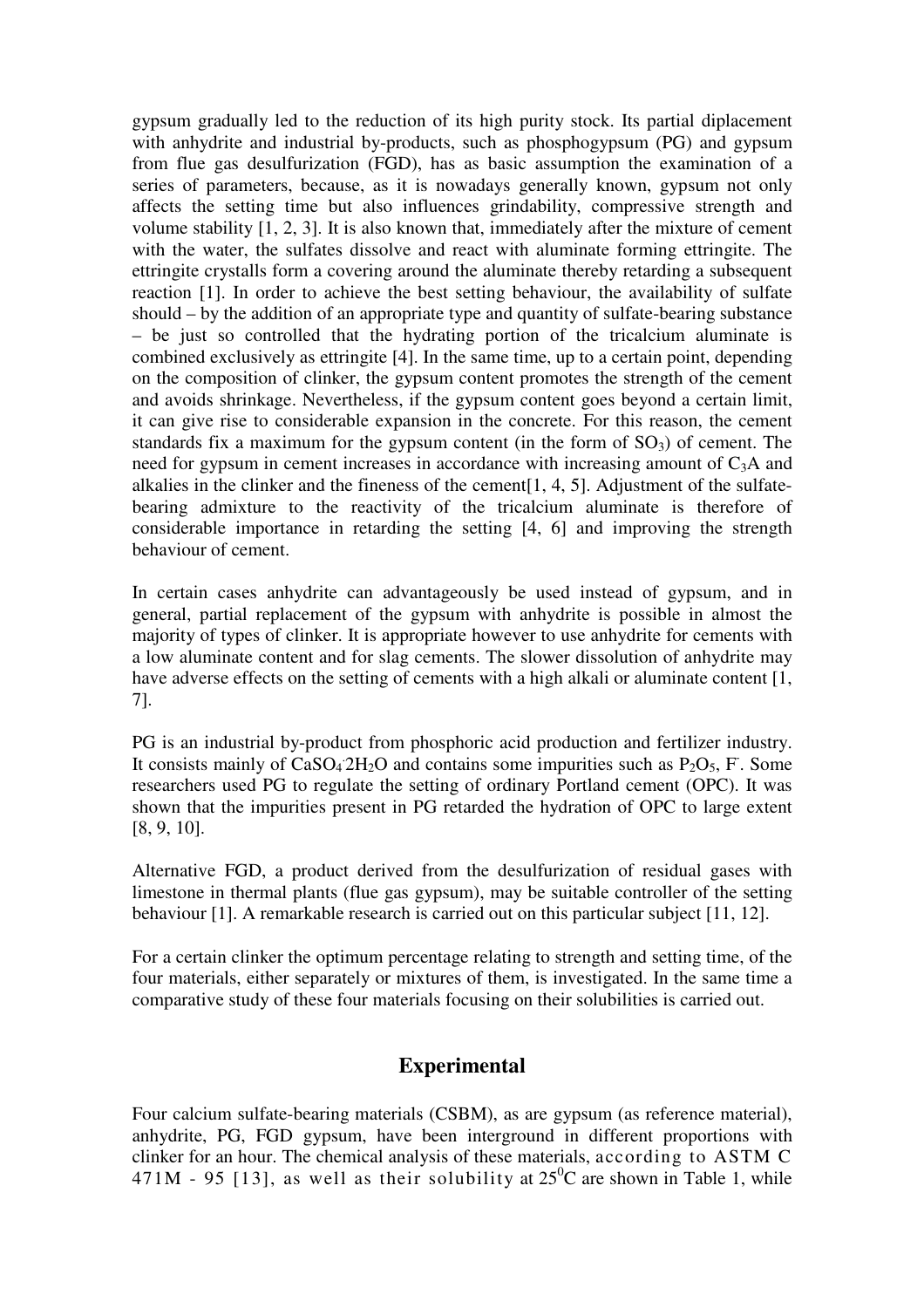in Table 2 is shown the chemical analysis of clinker. The % addition of each material in mixtures with clinker and the percentage of  $SO_3$ , measured by XRF, is shown in Table 3. The specific surface obtained was in the range of 3700 to 3900 g/cm<sup>2</sup>.

|           | Combined |                 |                  |                 |       |            |      | Solubility      |
|-----------|----------|-----------------|------------------|-----------------|-------|------------|------|-----------------|
|           | water    | SO <sub>3</sub> | SiO <sub>2</sub> | CO <sub>2</sub> | CaO   | $R_2O_3^*$ | MgO  | $(g/100g H_2O)$ |
| Gypsum    | 19,30    | 43,41           | 0,65             | 2,51            | 32,40 | 0,03       | 0,92 | 0,260           |
| Anhydrite | 1,81     | 51,31           | 27,70            | 3,44            | 27,63 | 0.05       | 2,14 | 0,198           |
| PG        | 19,80    | 43,79           | 1,44             | 1,00            | 31,80 | 1,02       | 0,05 | 0,234           |
| FGD       | 18,05    | 42,19           | 0.30             | 1,58            | 33,40 | 0,10       | 0,10 | 0,273           |

Table 1 Chemical analysis and solubility of calcium sulfate-bearings

Table 2 Chemical analysis of clinker

|                                                           |  |  |  | $\overline{SO_3}$ $\overline{SiO_2}$ $\overline{CaO}$ $\overline{R_2O_3}^*$ $\overline{MgO}$ $C_3S$ $C_2S$ $C_3A$ $C_4AF$ |  |
|-----------------------------------------------------------|--|--|--|---------------------------------------------------------------------------------------------------------------------------|--|
| Clinker 0,71 22,00 66,15 8,52 1,92 63,87 14,89 6,65 11,23 |  |  |  |                                                                                                                           |  |

\*  $R_2O_3$ : Fe<sub>2</sub>O<sub>3</sub> + Al<sub>2</sub>O<sub>3</sub>

Table 3 %  $SO_3$  of cement mixtures  $\degree$  with different materials vs their % addition

| Sample           | % addition | % SO <sub>3</sub> | Sample | % addition | % SO <sub>3</sub> |
|------------------|------------|-------------------|--------|------------|-------------------|
| CG1              | 4,0        | 2,37              | CA1    | 3,5        | 2,33              |
| CG2              | 4,5        | 2,58              | CA2    | 4,0        | 2,64              |
| CG3              | 5,0        | 2,93              | CA3    | 4,5        | 2,77              |
| CG4              | 5, 5       | 3,12              | CA4    | 5,0        | 3,24              |
| CG5              | 6,5        | 3,54              | CA5    | 5,5        | 3,42              |
| CG6              | 7,0        | 3,93              | CA6    | 6,5        | 3,83              |
| CG7              | 7,5        | 4,31              | CA7    | 7,0        | 4,55              |
| CPG1             | 2,5        | 1,66              | CF1    | 4,0        | 2,46              |
| CPG <sub>2</sub> | 4,0        | 2,38              | CF2    | 4,5        | 2,69              |
| CPG3             | 4,5        | 2,80              | CF3    | 5,5        | 3,12              |
| CPG4             | 5,5        | 3,25              | CF4    | 6,5        | 3,47              |
| CPG5             | 6,5        | 3,69              | CF5    | 7,0        | 4,06              |
|                  |            |                   | CF6    | 7,5        | 4,36              |

\* CG: clinker-gypsum, CPG: clinker-phosphogypsum, CA: clinker-anhydrite, CF: clinker-FGDgypsum

In order to achieve a  $SO_3$  value about to 3.5% which is, as it is derived from Fig. 1, 2, 3 and discussed in the next chapter, the optimum percentage for the addition of the four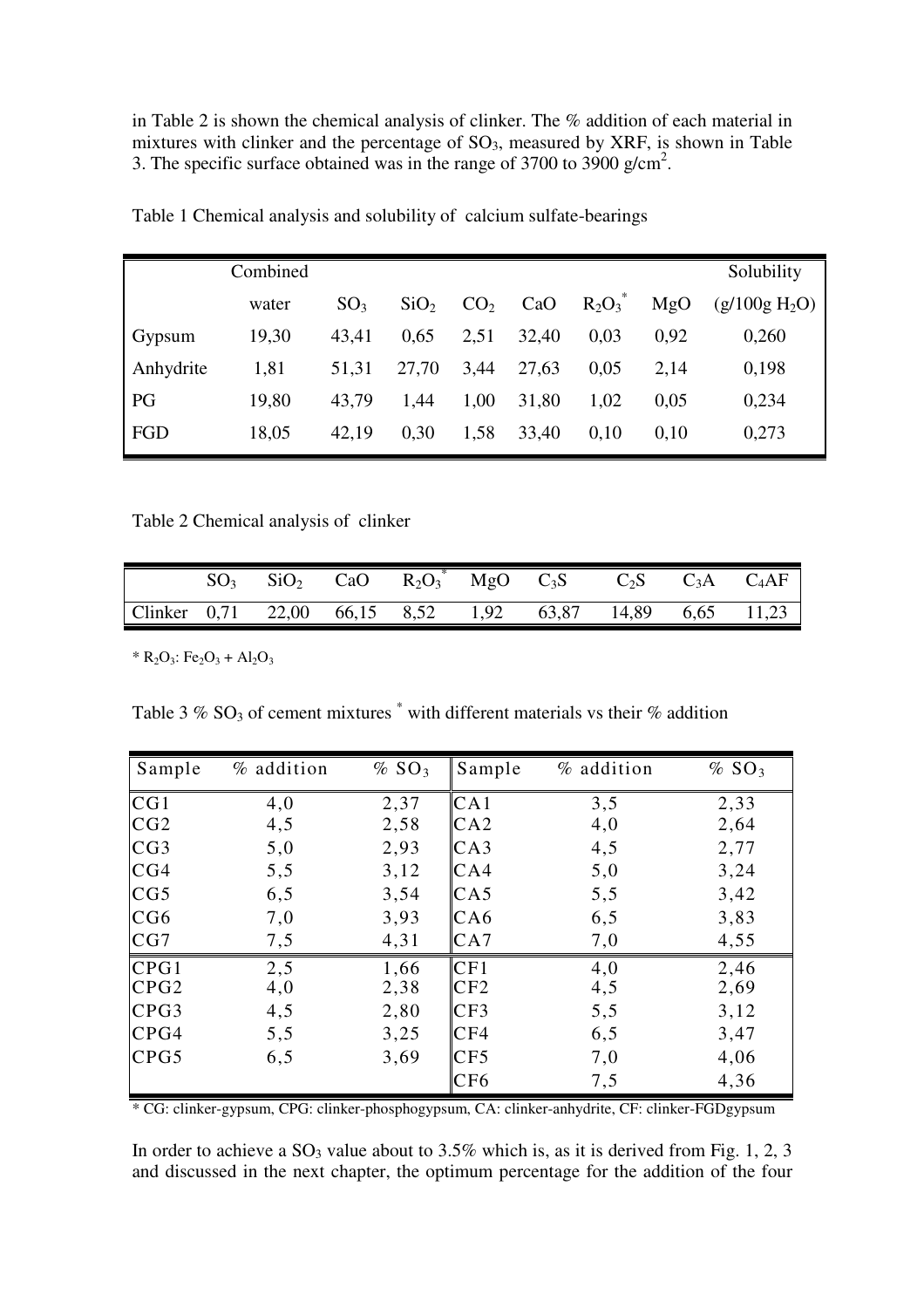calcium sulfate-bearing materials (CSBM), clinker was ground with suitable mixtures of i) gypsum and anhydrite (CGA), ii) gypsum and PG (CGPG) and iii) gypsum and FGD gypsum (CGF). In Table 4 are summarized the ratios of clinker and mixtures of calcium sulfate-bearing materials expressed as gypsum/material [40/60 (1), 50/50 (2), 60/40 (3), 70/30 (4)], as well as the obtained values of  $SO_3$  and the specific surface after their intergrinding for an hour.

|                                    | CGA1  | CGA2              | CGA <sub>3</sub> | CGA4  |  |
|------------------------------------|-------|-------------------|------------------|-------|--|
| $%$ Clinker                        | 94,04 | 93,94             | 93,83            | 93,73 |  |
| % mixture gypsum-anhydrite         | 5,96  | 6,06              | 6,17             | 6,27  |  |
| $\%$ SO <sub>3</sub>               | 3.36  | 3,46              | 3,45             | 3,44  |  |
| Specific surface-Blaine $(g/cm^2)$ | 3720  | 3610              | 3610             | 3470  |  |
|                                    | CGPG1 | CGPG <sub>2</sub> | CGPG3            | CGPG4 |  |
| $%$ Clinker                        | 93,41 | 93,4              | 93,40            | 93,40 |  |
| $\%$ mixture gypsum – PG           | 6,59  | 6,6               | 6,60             | 6,60  |  |
| $\%$ SO <sub>3</sub>               | 3,37  | 3,51              | 3,42             | 3,39  |  |
| Specific surface-Blaine $(g/cm^2)$ | 3970  | 3800              | 3830             | 3760  |  |
|                                    | CGF1  | CGF <sub>2</sub>  | CGF3             | CGF4  |  |
| $\%$ Clinker                       | 93,26 | 93,28             | 93,30            | 93,32 |  |
| $\%$ mixture gypsum – FGD gypsum   | 6,74  | 6,72              | 6,70             | 6,68  |  |
| $\%$ SO <sub>3</sub>               | 3,55  | 3,58              | 3,55             | 3,49  |  |
| Specific surface-Blaine $(g/cm^2)$ | 3760  | 3830              | 3590             | 3600  |  |

Table 4 Admixing ratios for cement mixtures,  $\%$  SO<sub>3</sub> and specific surface of cements

### **Results and Discussion**

The compressive strengths for 1, 2, 7, 28 days, according to EN 196.2, for the individual CSBM are compared with gypsum in Fig.  $1 - 3$ .

From these Fig. is derived that the optimum percentage of  $SO_3$  relating to the compressive strength, changes from 3,5% for cements with gypsum (Fig. 1, 2, 3), anhydrite (Fig. 1) and FGD gypsum (Fig. 3) to 3,0% for cements with PG (Fig. 2). The highest compressive strength for the optimum percentage of all cements are in the same order, the cement with anhydrite showing a slightly higher value (61,7N/mm<sup>2</sup>) compared with the cement with PG  $(59,9N/mm<sup>2</sup>)$  and the cement with FGD gypsum  $(60,0N/mm^2)$ .

In more details each material showed the following behaviour compared to gypsum: From Fig. 1, is shown that the compressive strength of cements with anhydrite are slightly higher for all range of  $SO<sub>3</sub>$  addition.

From Fig. 2, is evident that cements containing PG have considerably lower compressive strength at the  $1<sup>st</sup>$  and  $2<sup>nd</sup>$  day. This deviation is reduced for the ages of 7 and 28 days.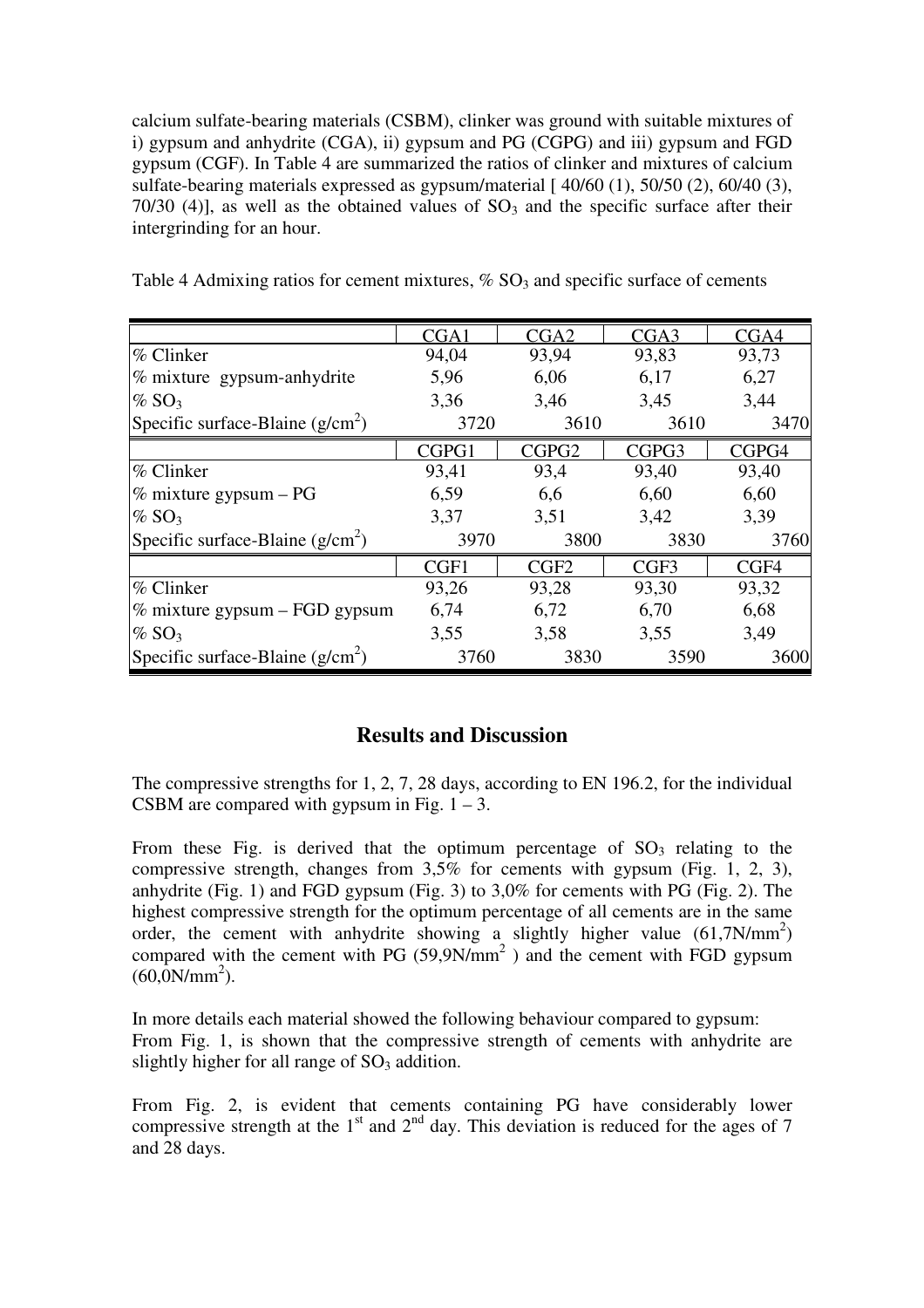From Fig. 3, is shown that the results of compressive strength of cements with FGD are in the same order. This is more clear for  $SO<sub>3</sub>$  percentages around the optimum addition of 3,5%.



Fig. 1: Comparison of compressive strengths of CG and CA cements vs  $\%$  SO<sub>3</sub>



Fig. 2: Comparison of compressive strengths of CG and CPG cements vs  $\%$  SO<sub>3</sub>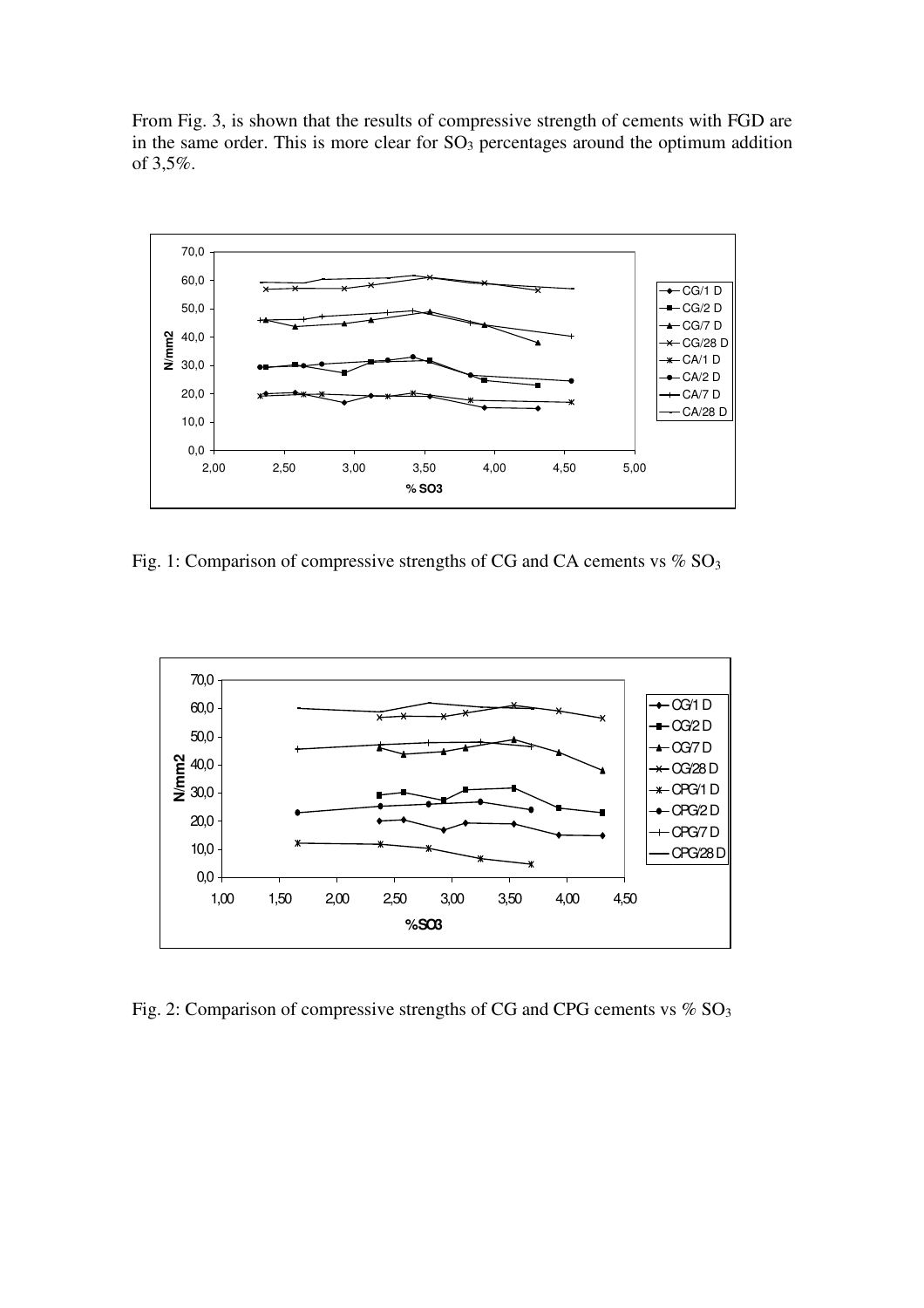

Fig. 3: Comparison of compressive strengths of CG and CF cements vs  $\%$  SO<sub>3</sub>

For setting time (EN. 196.3) it must be mentioned that PG sets much slower comparing to the other three materials (Fig. 4). This must be attributed to its impurities such as F,  $PO<sub>4</sub><sup>-3</sup>$  [8, 10].

As it is also shown in Fig. 4, cements with anhydrite set faster than those with gypsum and FGD gypsum, which showed relatively higher setting times. Faster setting of anhydrite must be attributed to its lower solubility, as well as FGD gypsum showed the higher solubility and consequently the higher setting times. It must be also pointed out that FGD gypsum contains a small percentage of  $CaSO<sub>3</sub> 0.5H<sub>2</sub>O$ , which may retard the setting furthermore.



Fig.4: Setting times of CG, CA, CPG, CF cements

Relating to the behaviour of cement with mixtures of the sulfate-bearing materials, we must point out that, as it is shown from Fig. 5, 7, no significant differences are observed concerning the compressive strength of mixtures. The compressive strengths of CGA cements as well as those of CGF cements showed the same values for all examined ratios.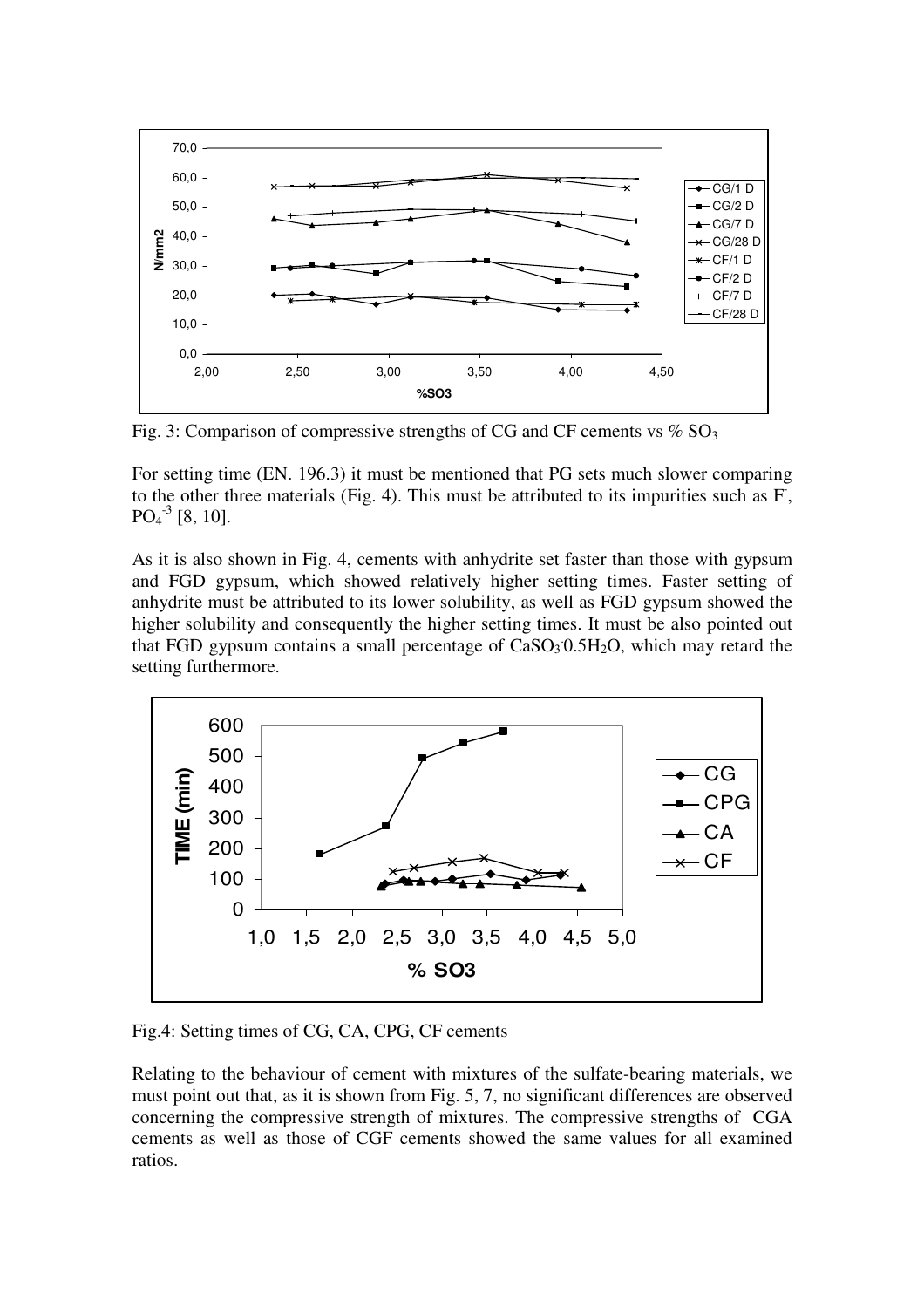This figure also occurs for the CGPG cements for the ages of 7, 28 days (Fig. 6). For compressive strength of the  $1<sup>st</sup>$  day there is a linear increase relating to the percentage of gypsum, while in the  $2<sup>nd</sup>$  day strength, a percentage of gypsum of 40% is able to help the compressive strength to reach the relative value of gypsum.



Fig. 5: Compressive strengths of CGA cements vs the ratio of CSBM



Fig. 6: Compressive strengths of CGPG cements vs the ratio of CSBM



Fig. 7: Compressive strengths of CGF cements vs the ratio of CSBM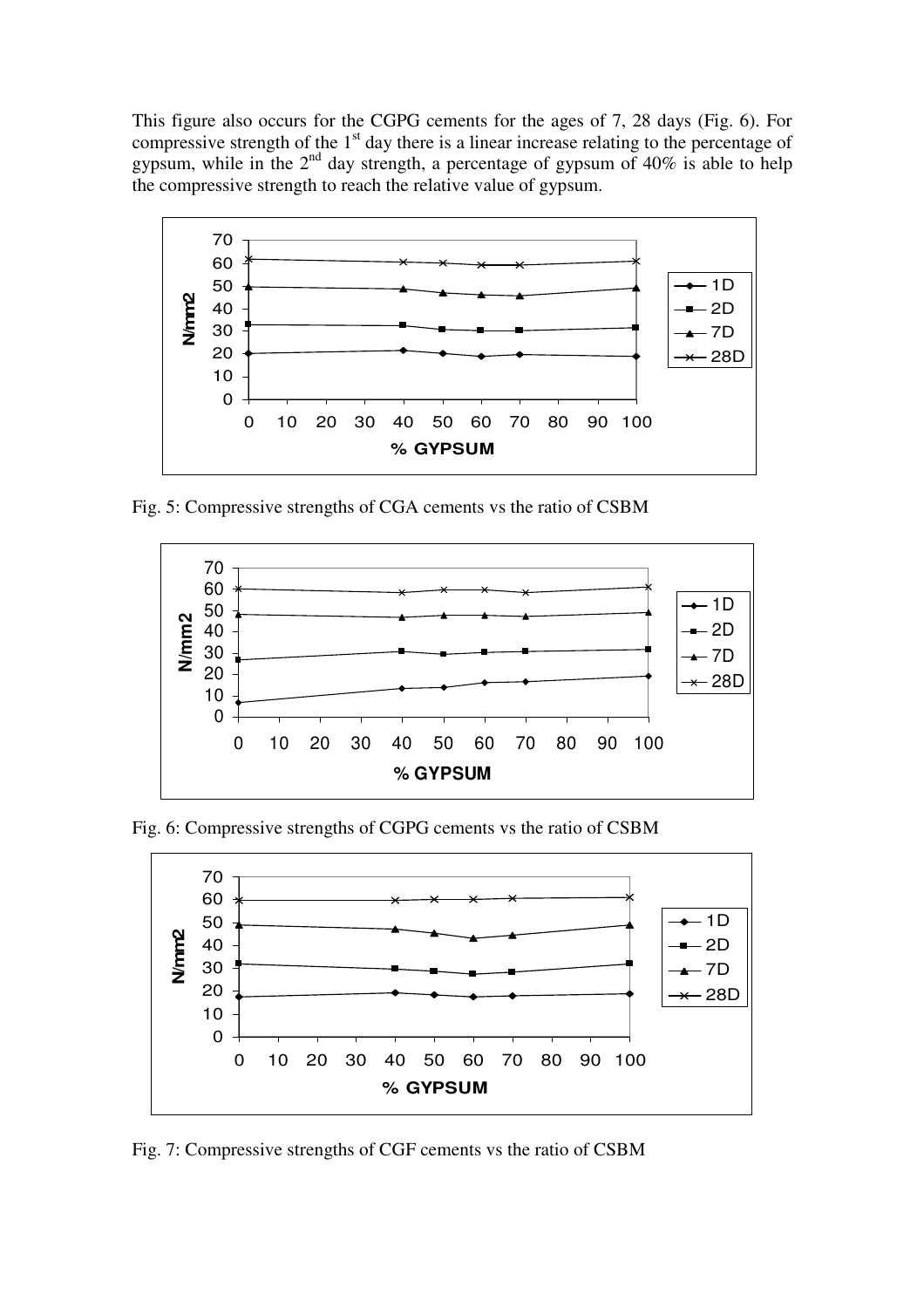Finally, in Fig. 8 are plotted the setting times of all mixtures. It is evident that the addition of PG leads to significantly higher setting times, while the addition of FGD gypsum leads to slightly higher setting times. On the other hand, the addition of anhydrite accelerates the setting of cement. This comment is of major importance, as it gives the possibility to regulate the setting time to desired values. It is also extracted that PG is the better controller of setting comparing to other materials, as it can give, in mixtures with gypsum, a large range of setting time (150 - 230 min).



Fig. 8: Setting times of CGA, CGPG, CGF cements vs the ratio of CSBM

# **Conclusions**

From the present work it is extracted that:

Phosphogypsum differs from the other two sulfate bearing materials either in setting time or in the initial strengths. This behaviour discourages us to propose PG as a unique common retarder material. On the other hand, for constructions which demand higher setting time, phosphogypsum probably will serve as a good controller in mixtures with natural gypsum.

Anhydrite and FGD gypsum show similar to gypsum behaviour in compressive strength development, especially in the range of the optimum  $SO_3$  addition (about to 3,5%). They also indicate small deviations on setting time characteristics, with anhydrite accelerating the hydration reactions and FGD gypsum relatively retarding them.

The use of mixtures of sulfate bearing materials with gypsum seems to be advantageous for the precise control of setting time.

# **References**

1. Holderbank, Gypsum during cement grinding, Seminar on Grinding, pp. 14-25.